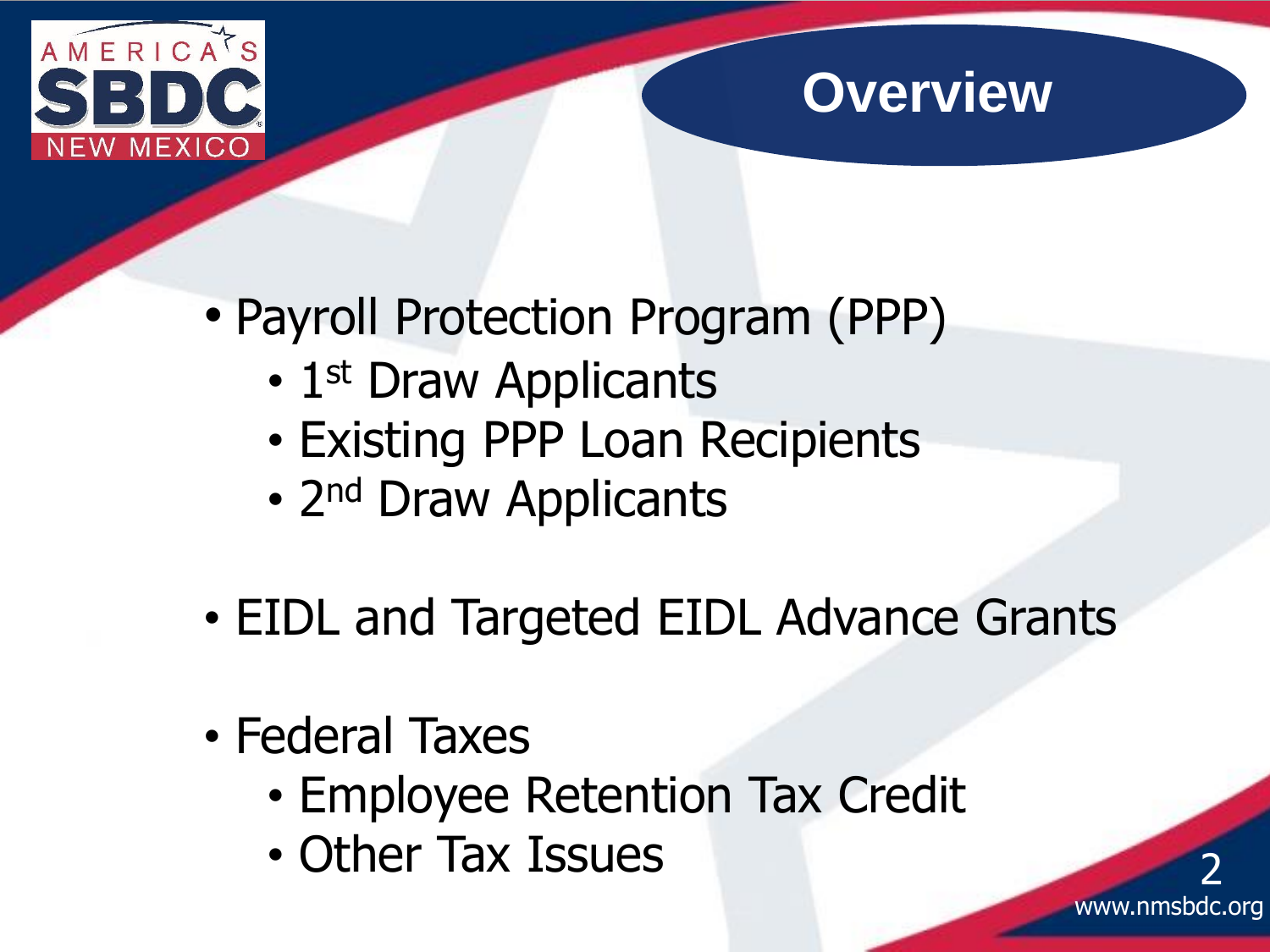

# **Overview Cont'd**

- Other SBA Loans
- Shuttered Venue Operation Grant
- Training Offerings
- NMSBDC Website and Contact Info
- Questions

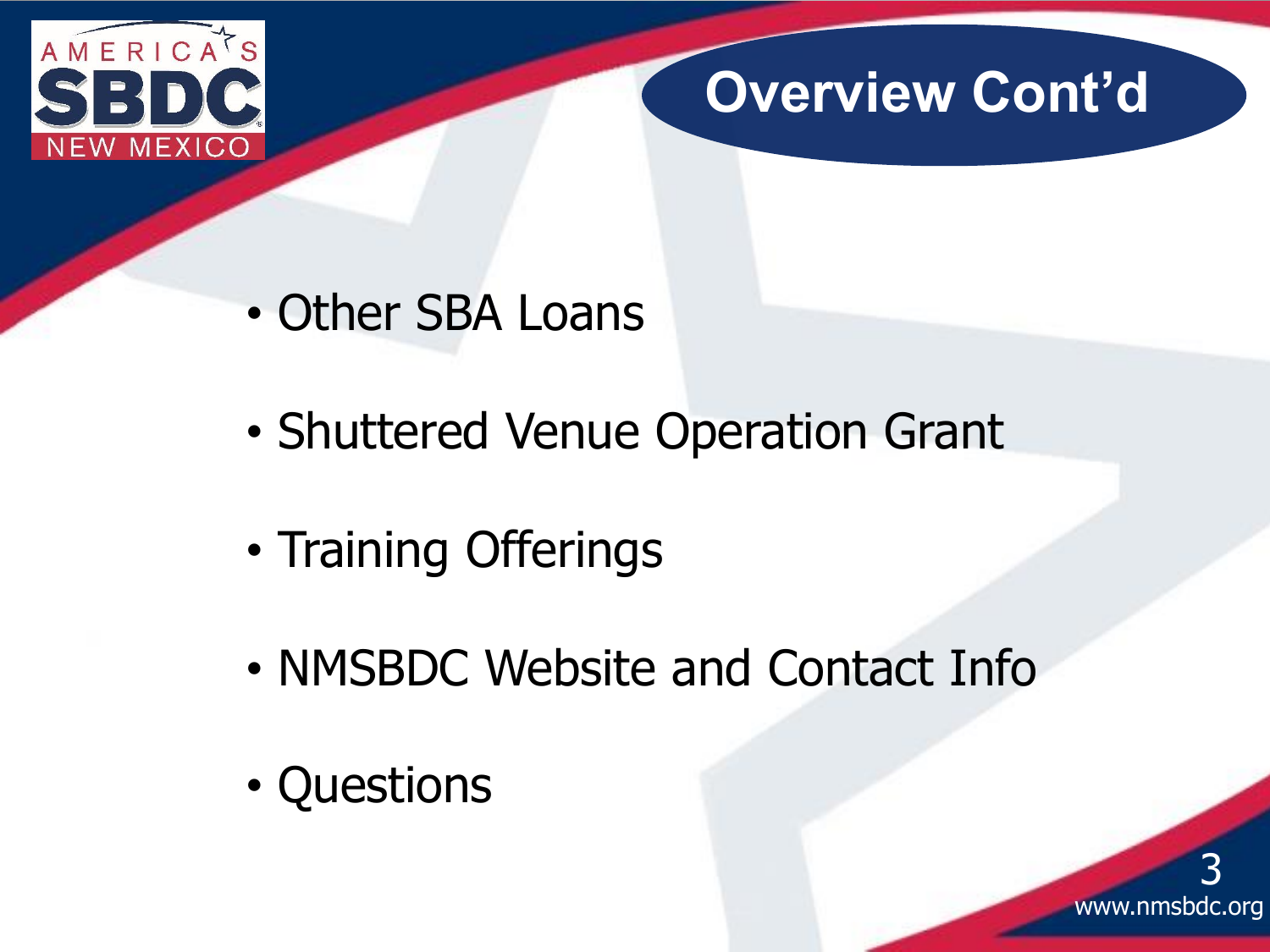

# **What We Do**

The NMSBDC network develops skilled entrepreneurs and strong businesses through one on one business advising & training via 18 SBDC Centers, PTAC, IBA and TCA.

### Direct hands on **NO FEE** assistance is provided in:



- Starting a new business
- Growing an existing business
- Saving a business
- Obtaining financing

No to low cost business training and workshops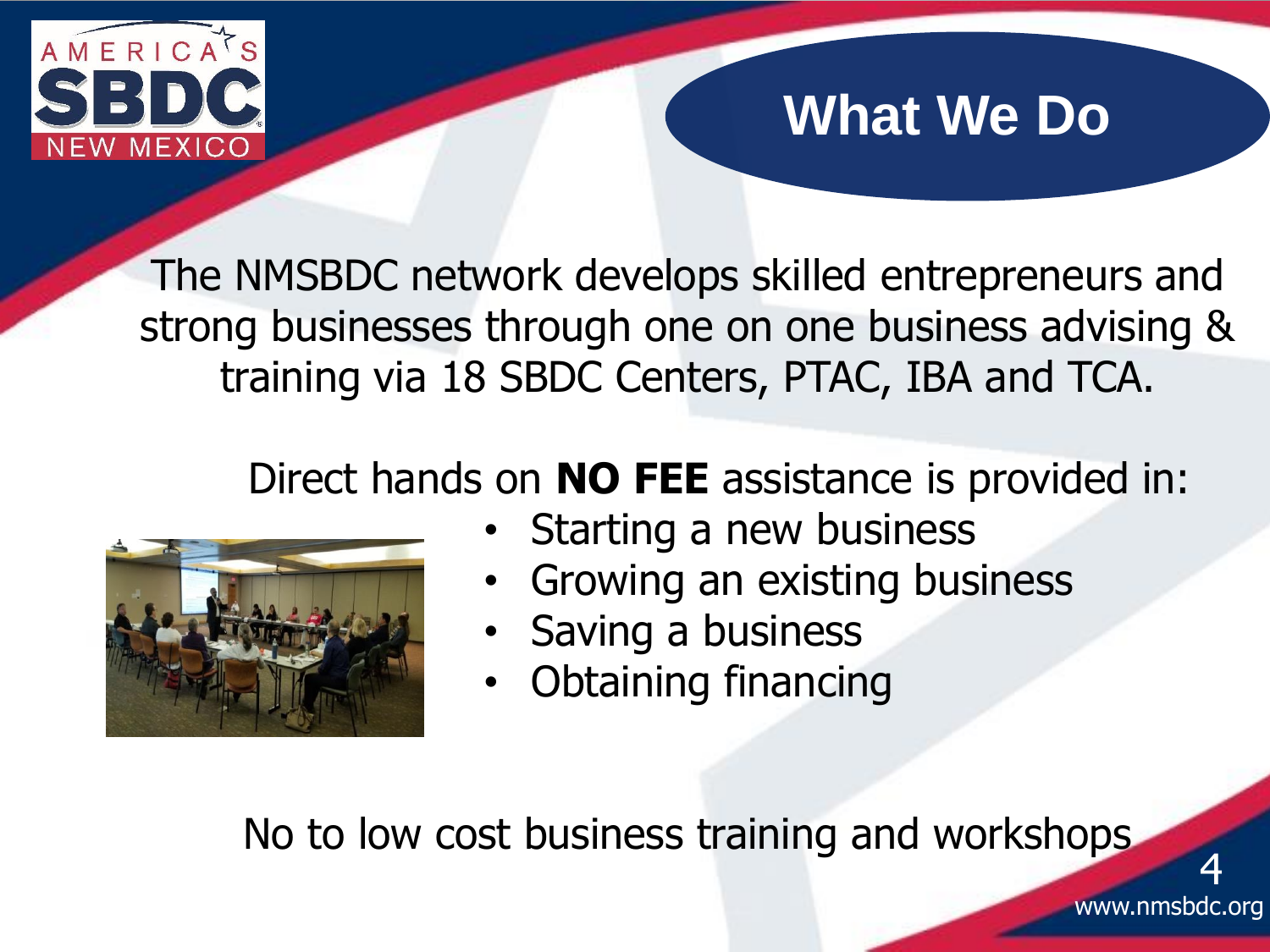

# **PPP Opening Dates**

Borrowers submit applications to Lenders with a defined set of opening dates:

- Jan 11 for CDFIs, MDIs, CDCs and Microlenders for 1st Draw applicants and Jan 13 for 2<sup>nd</sup> Draw Applicants
- Jan 15 for PPP lenders with \$1 billion or less in assets for both 1st and 2nd Draw applicants
- Jan 19 to all PPP lenders for 1<sup>st</sup> and 2<sup>nd</sup> Draw applicants



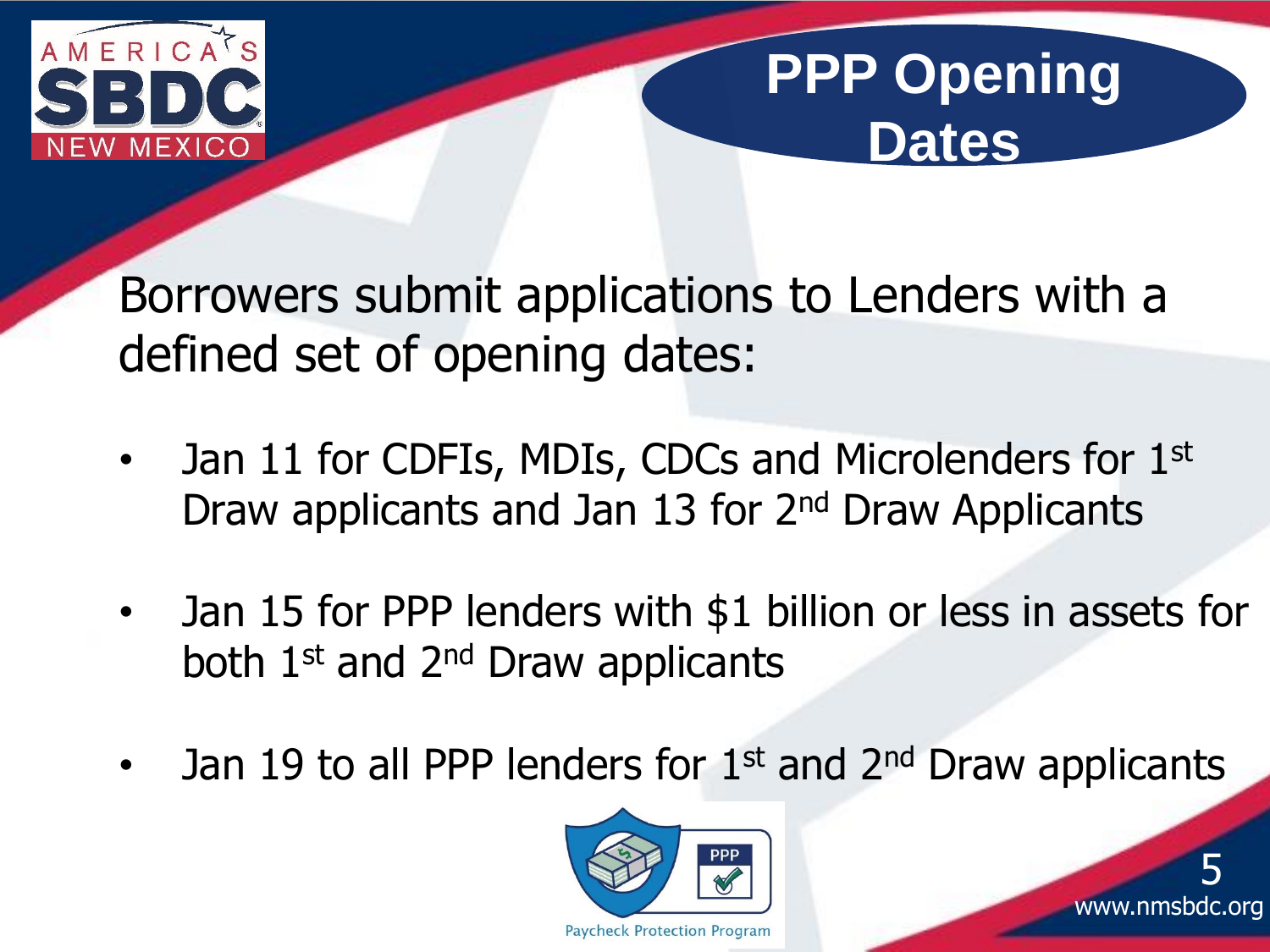

## **PPP –1st Draw**

6

Open until March 31

- Size standards, eligibility criteria, and certain limitations for the original CARES Act PPP Loan are applicable including 60% must be for payroll to qualify for forgiveness - changes:
- Expands eligibility includes  $501(c)(6)$  nonprofits, such as local chambers of commerce, destination marketing organizations, housing cooperatives, newspapers, broadcasters and radio stations.
- www.nmsbdc.org • Expands covered expenses to include software, cloud computing resources and human resources and accounting needs, as well as property damage costs due to public disturbances not covered by insurance, supplier costs & purchase of personal protective equipment.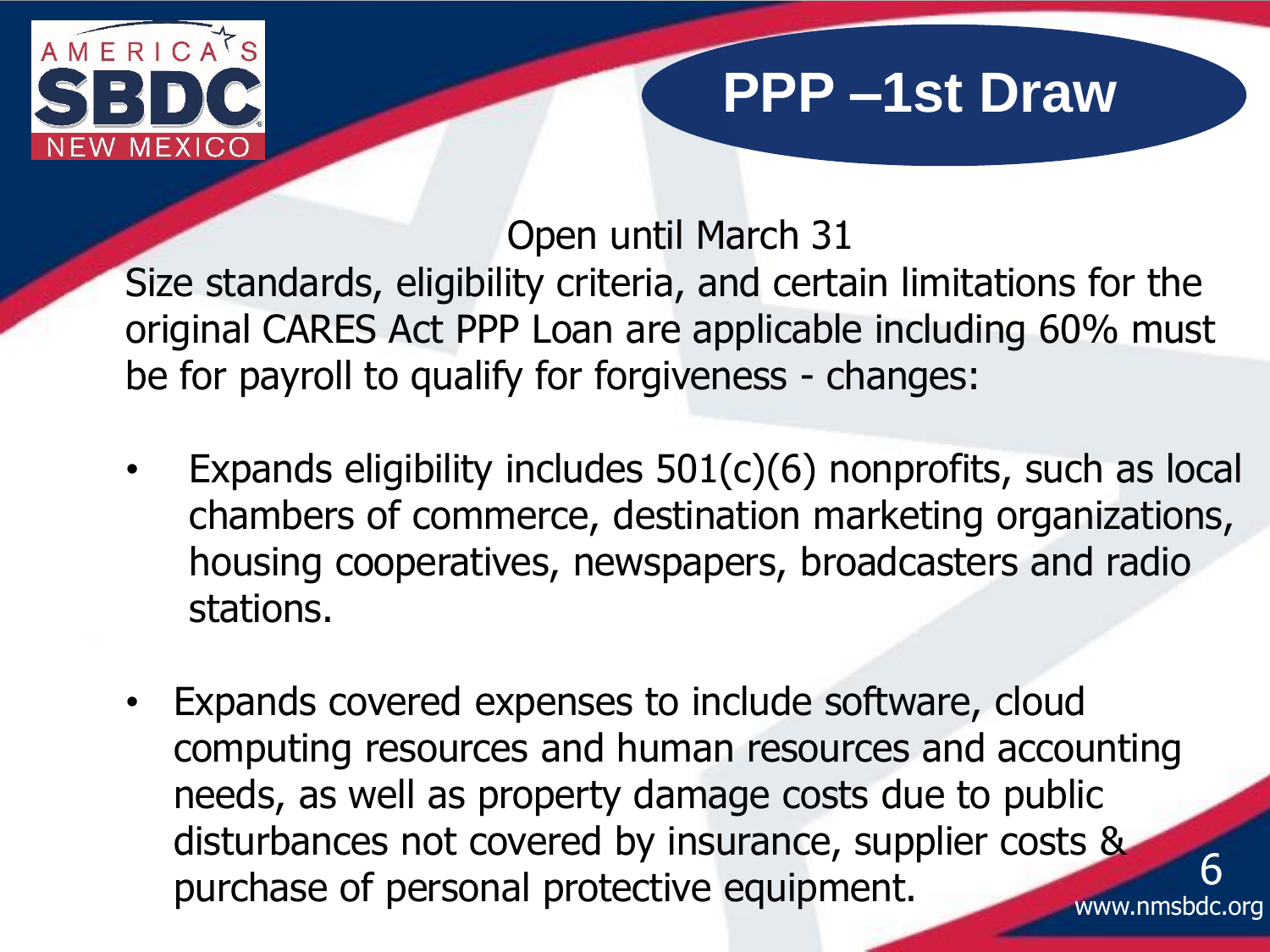

# **PPP –1st Time Cont'd**

- Includes set-asides to support first-time PPP borrowers with 10 or fewer employees. Additionally, provides for a set-aside for loans made by community lenders.
- A simplified loan forgiveness application form consisting of a one-page certification that requires the small business to list the loan amount, the number of employees retained and the estimated total spent on payroll costs for loans \$150,000 or less.
- You may qualify even if you took advantage of the Employee Retention Tax Credit (more later).

7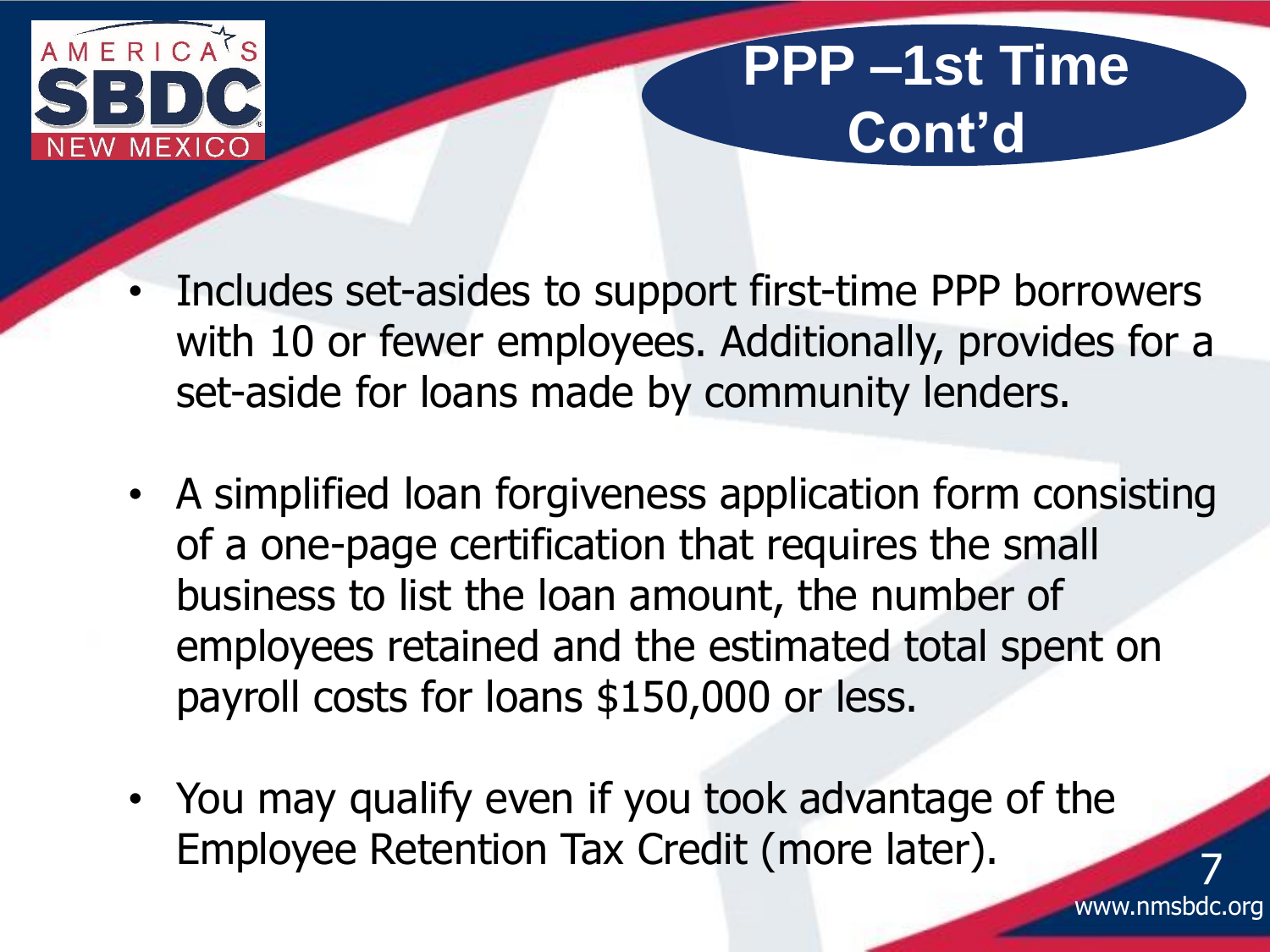

# **PPP – Recipients**

www.nmsbdc.org

8

- Covered expenses for loan forgiveness expanded as stated with 1st Draw
- Repealed the previous CARES Act provision that required small businesses to deduct any Economic Injury Disaster Advance grants from PPP loan forgiveness.
- Overrides IRS ruling that barred small businesses from deducting from their taxes expenses paid with PPP loans.
- Employers can now also receive both the Employee Retention Tax Credit and a PPP loan, just not to cover the same payroll expenses.
- Reapplication may be an Option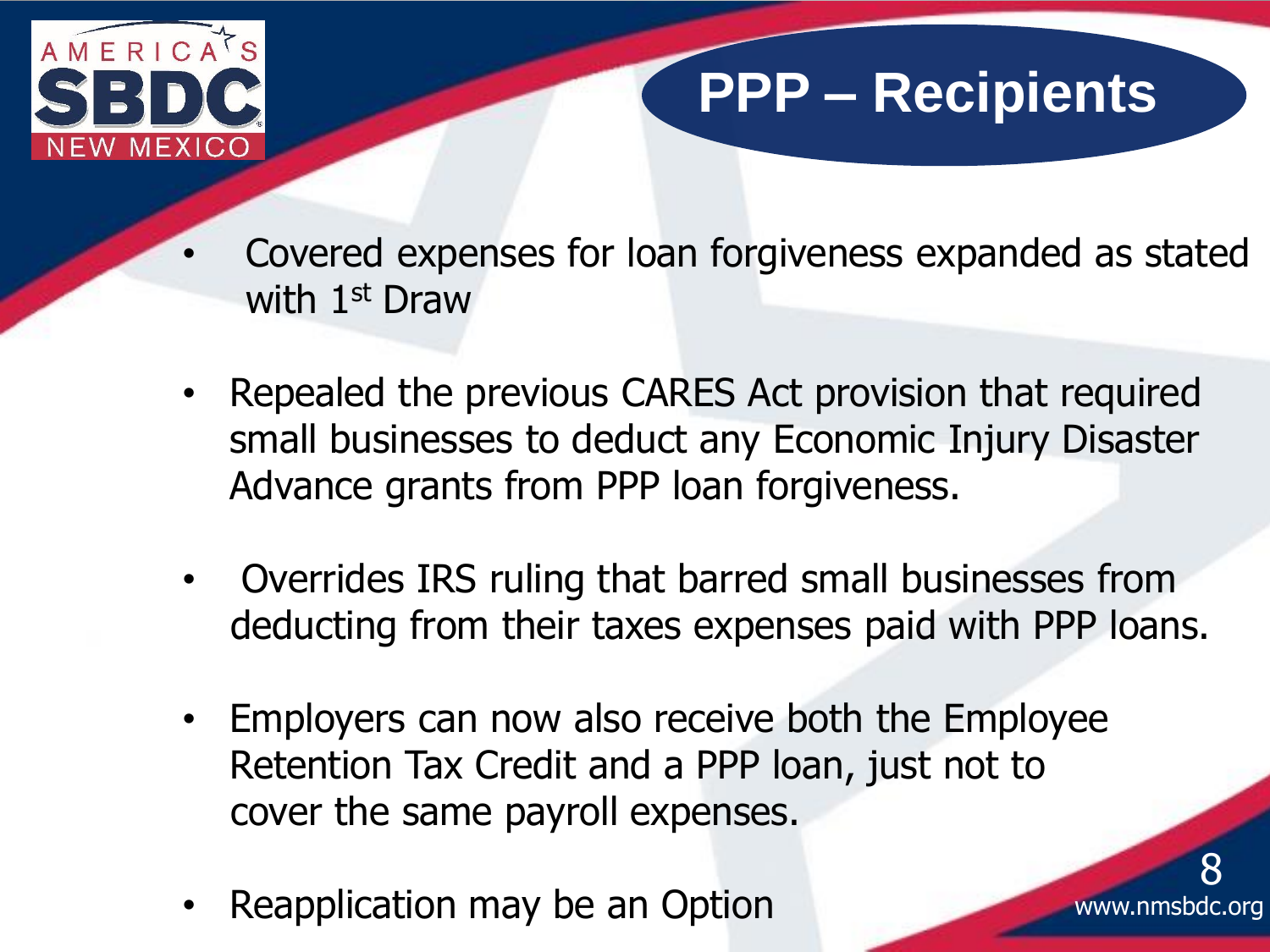

# **PPP**  $-2^{nd}$  Draw

- Eligibility for the PPP second draw have no more than 300 employees and demonstrate at least a 25 percent reduction in gross revenues between comparable quarters in 2019 & 2020.
- Establishes a maximum loan size of 2.5X average monthly payroll costs, up to \$2 million. Allows small businesses assigned to the industry NAICS code 72 (Accommodation and Food Services) to receive PPP second draw loans equal to 3.5X average monthly payroll costs.

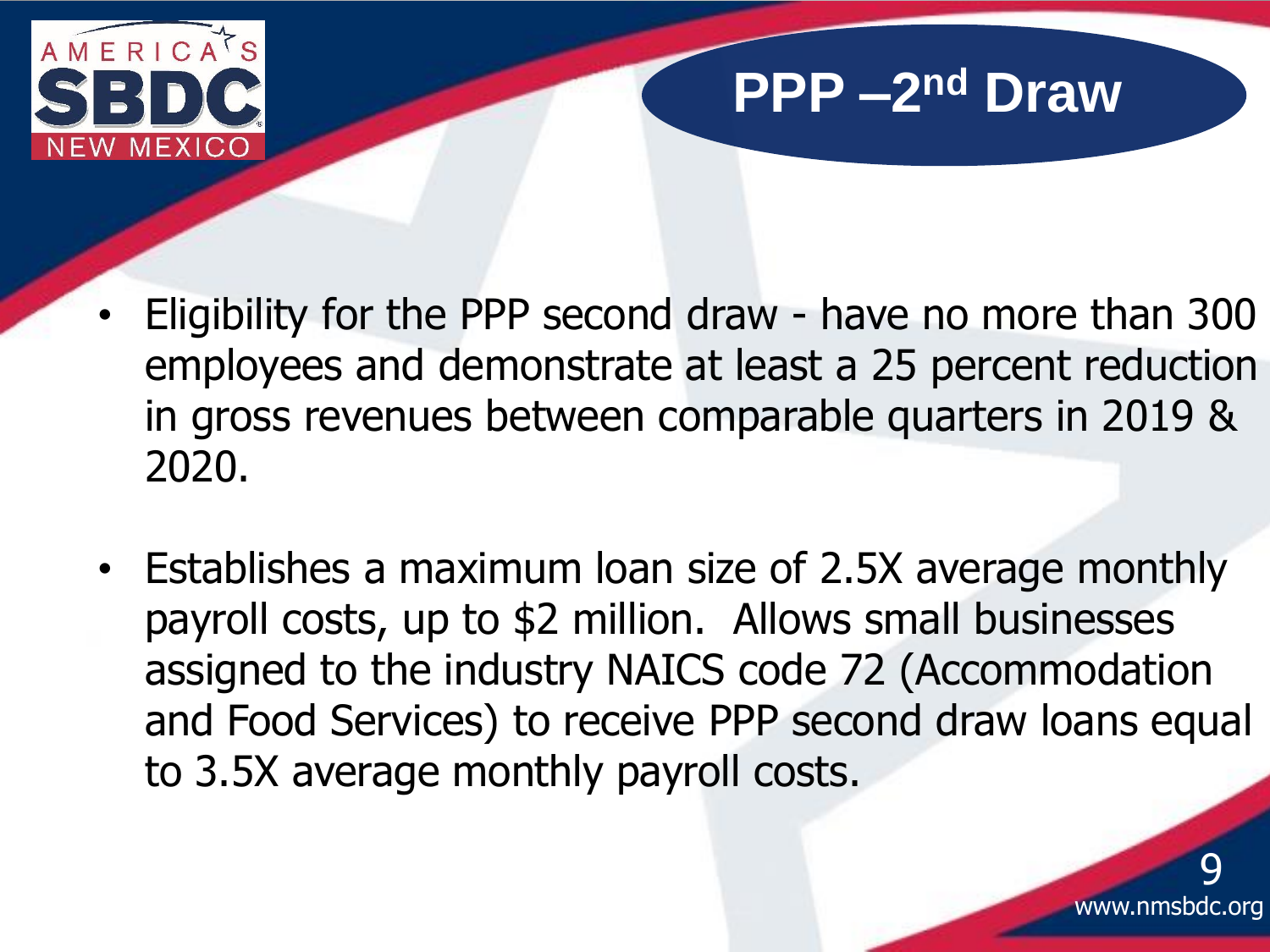

# **PPP –2 nd Draw Cont'd**

- Borrowers receive full loan forgiveness if they spend at least 60 percent of their PPP second draw loan on payroll costs over a time period of their choosing between 8 weeks and 24 weeks.
- Includes set-asides to support second-time PPP borrowers with 10 or fewer employees. Additionally, provides for a set-aside for loans made by community lenders.

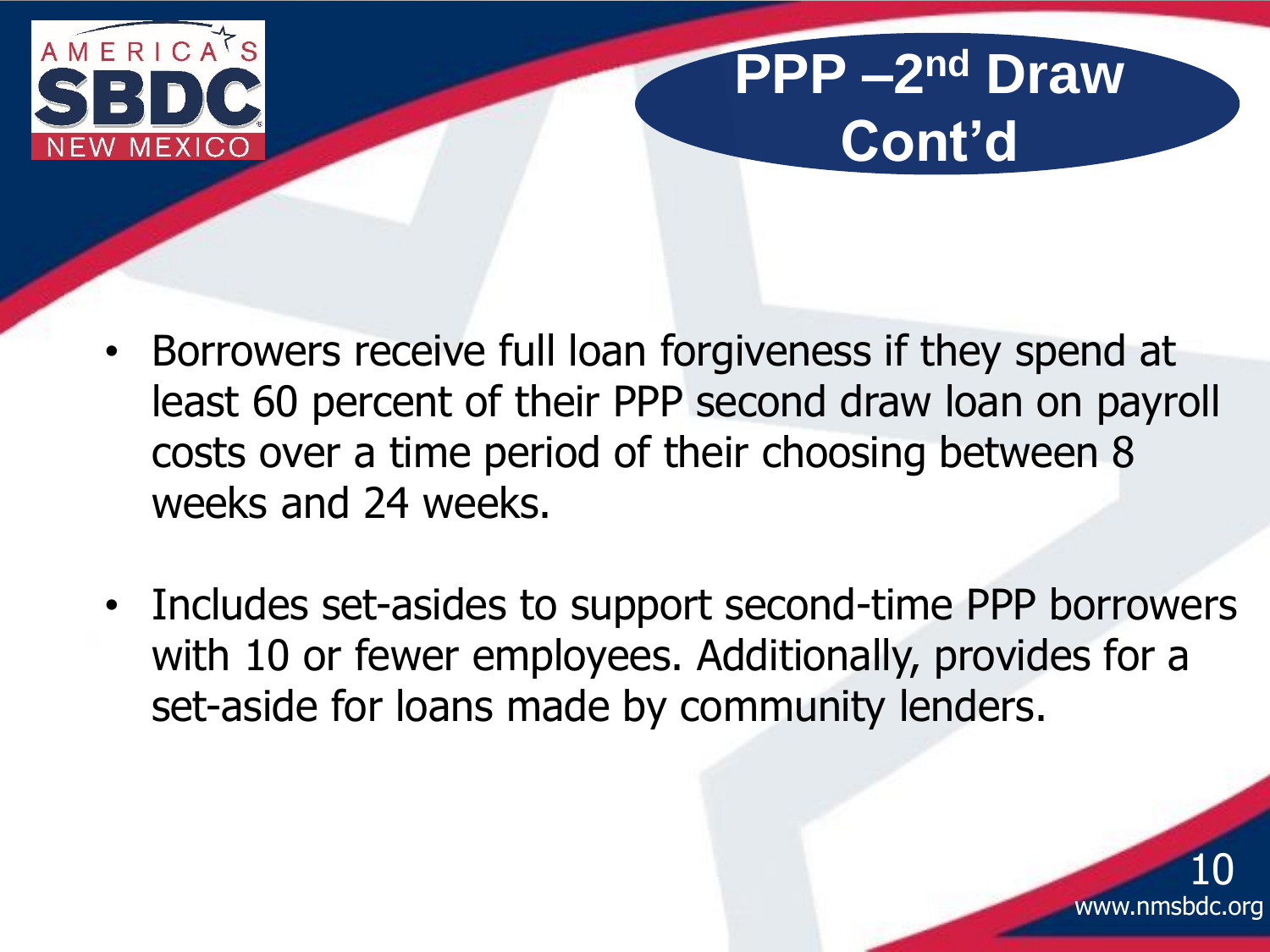



www.nmsbdc.org

11

#### Economic Injury Disaster Loans

- Portal extended until December 31, 2021
- Terms 3.75% for businesses and 2.75% for nonprofits for 30 years
- Use for working capital & normal operating expenses
- Original amount was up to \$2 million and then it was capped at \$150,000 (stay tuned on this for SBA guidance)

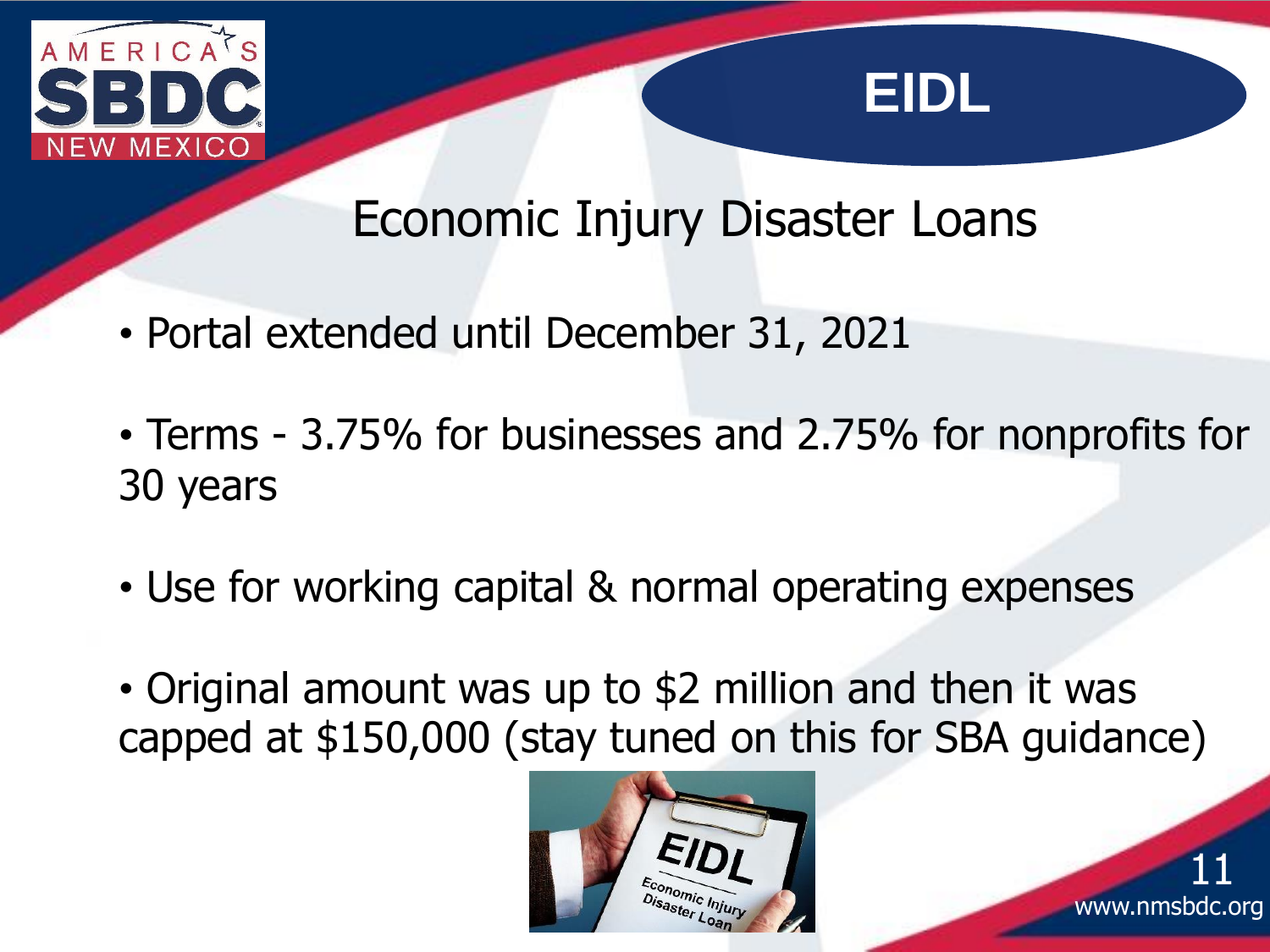

# **EIDL Advance Grants**



- EIDL Advance Grants reopened with \$20 billion in funding for \$10,000 grants.
- The \$10,000 advance grant is **targeted** for small businesses with no more than 300 employees, located in low-income communities, who have experienced a 30% reduction in gross receipts during any 8-week period between March 2 and December 31, 2021, relative to a comparable 8-week period immediately preceding March 2, 2020, or during 2019; or if the covered entity is a seasonal business concern, such other amount determined appropriate by the SBA Administrator.

www.nmsbdc.org 12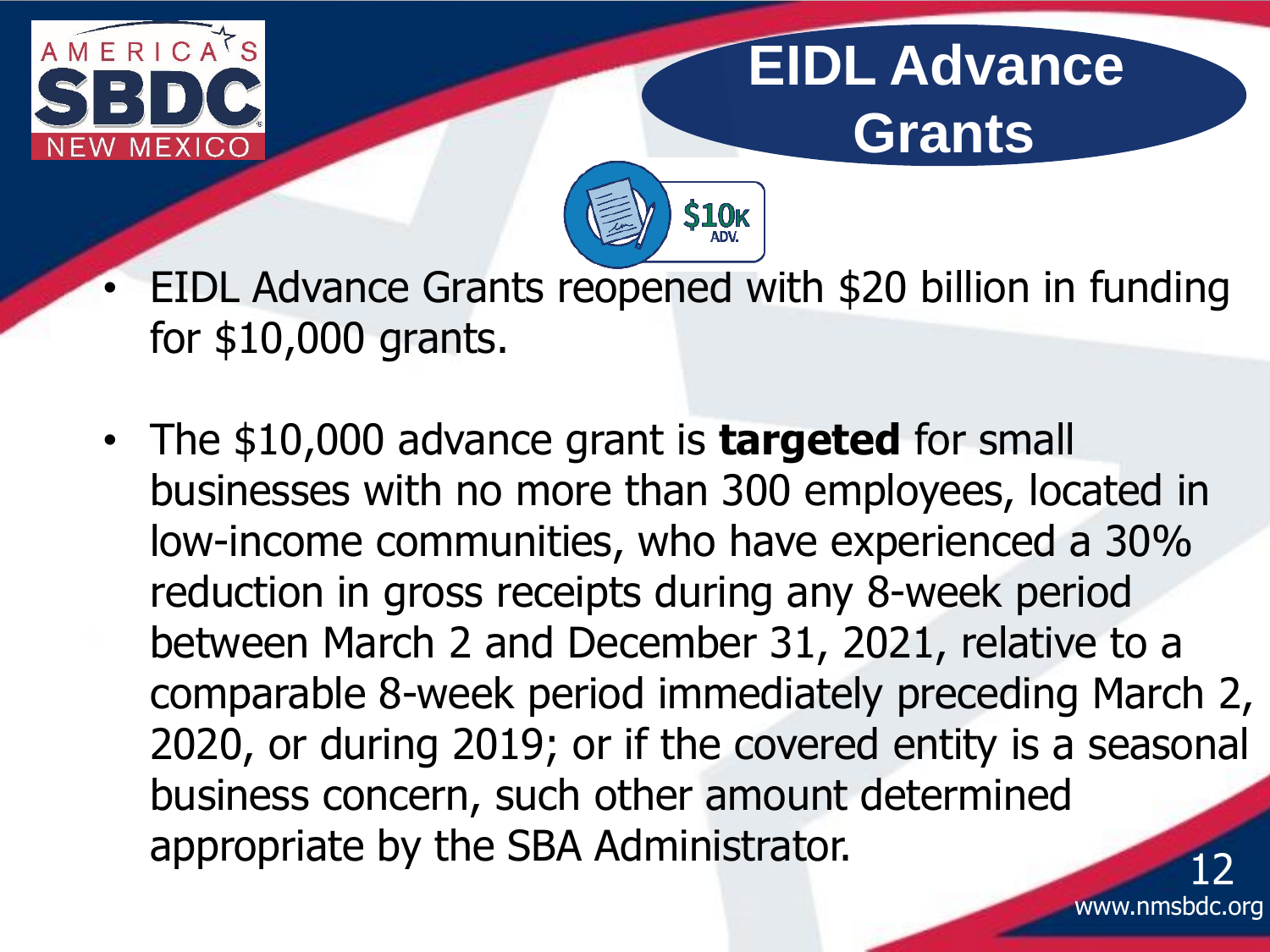

# **EIDL Advance Grants (Cont'd)**

- If a businesses qualifies and **earlier received** an EIDL grant less than \$10,000 they can reapply to receive the difference (may occur automatically by the SBA).
- Extends covered period for emergency EIDL grants through December 31, 2021.

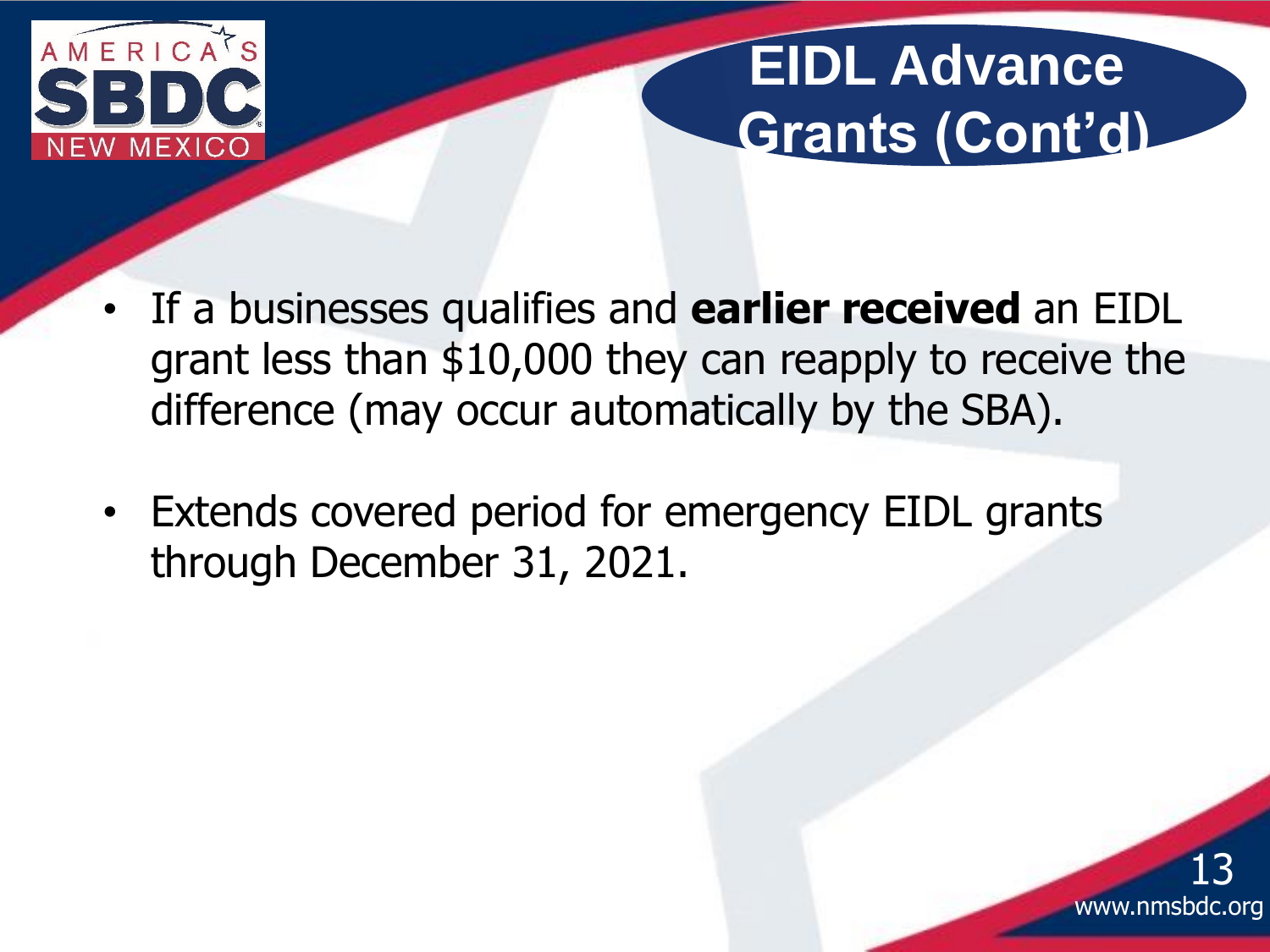





14

## **Employee Retention Tax Credit (ERTC)**

- Significantly expands the ERTC beginning on January 1, 2021 and expires on June 30, 2021 (good for 2 quarters)
- The new credit is 70% on \$10,000 in wages per quarter or a maximum of \$14,000 **per employee** through June 30th (\$7,000 each quarter).
- Eligibility is now expanded to include employers who experienced a decline of more than 20%.
- In addition, the employee cap under which it is easier to claim the tax credit has been raised to 500 employees from the earlier 100 employees.
- www.nmsbdc.org • Employers can now receive both the ERTC and a PPP loan, just not to cover the same payroll expenses.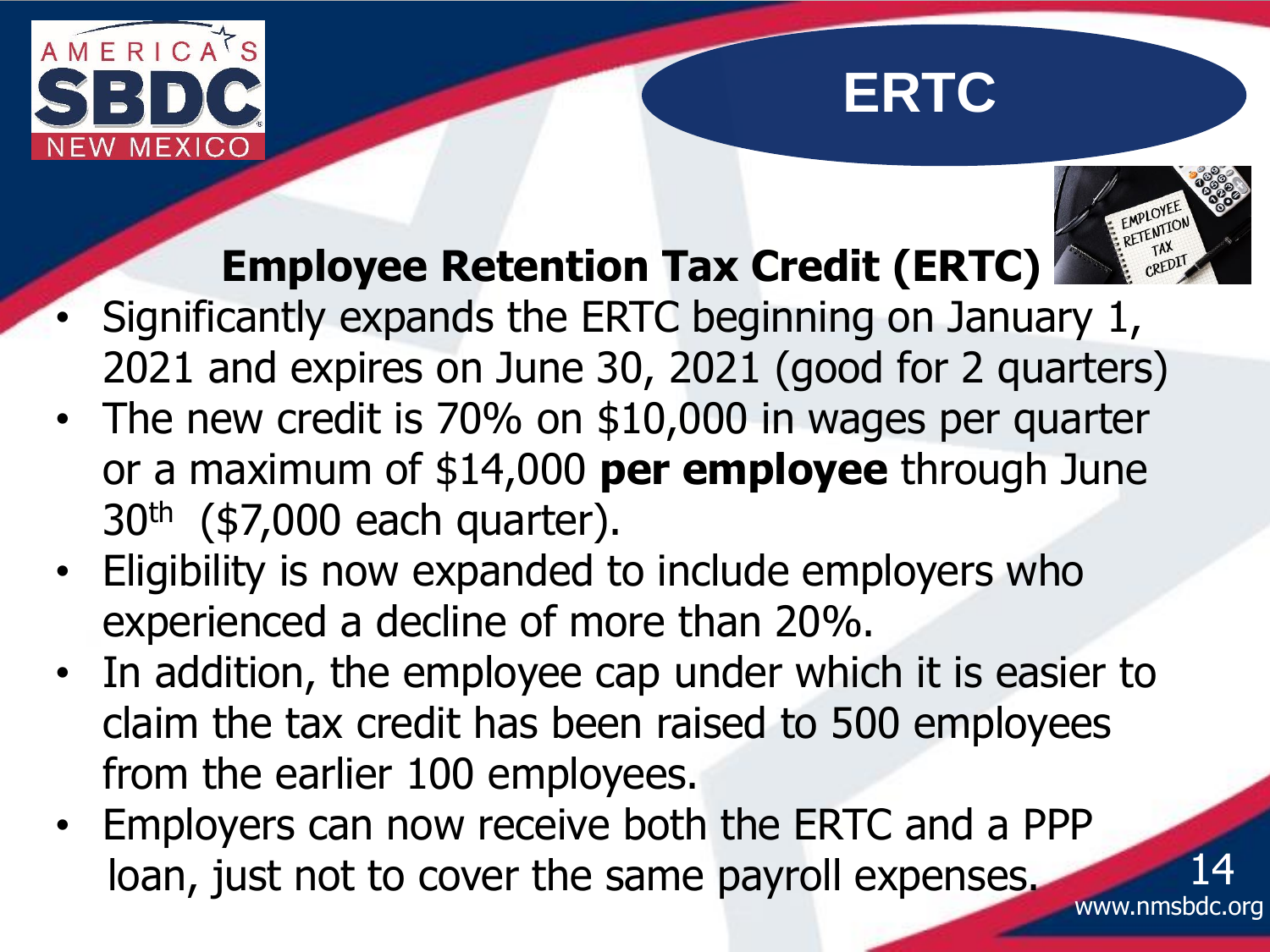

#### **Taxes**

www.nmsbdc.org

15

- For those opting into the White House's **employeeside [payroll tax](https://taxfoundation.org/tax-basics/payroll-tax/) deferral**, the repayment deadline has been extended from April 2021 to December 31, 2021, lengthening the repayment period for those taxpayers.
- You can now defer your employer's share of social security taxes through March 2021 and pay those amounts back as late as the end of 2022.
- Work Opportunity Tax Credit extended to 2025 Qualified Long-term unemployment recipient
- Talk to your Accountant and/or Bookkeeper for this and other tax provisions.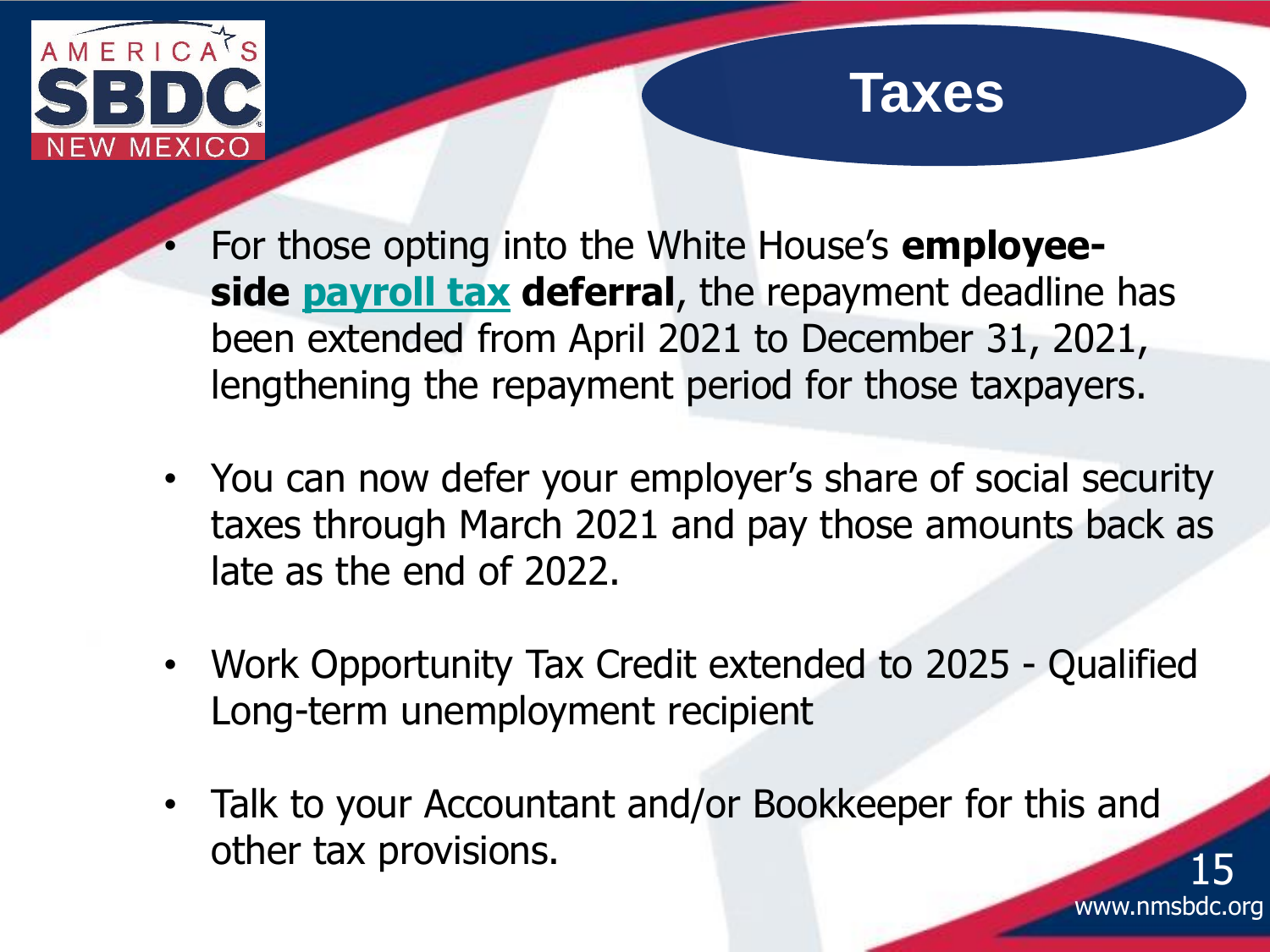

# **Other SBA Loans**

Temporarily enhances terms of the 7(a) loan program - loan guarantee to increased to 90%, reduced or no fees for the borrower and the lender. Additionally, temporarily increase the 7(a) express loan limit and loan guarantee.

- Temporarily eliminates fees for the 504 loan program and offers favorable terms for refinancing loans.
- Increases aggregate loan limit for microloan intermediaries in order to increase capacity to make loans to underserved and underbanked borrowers.
- www.nmsbdc.org • Extends the Small Business Debt Relief program, which would **defer payments** of principal and interest on new and existing SBA 7(a), 504, and Microloan programs for eligible entities. 16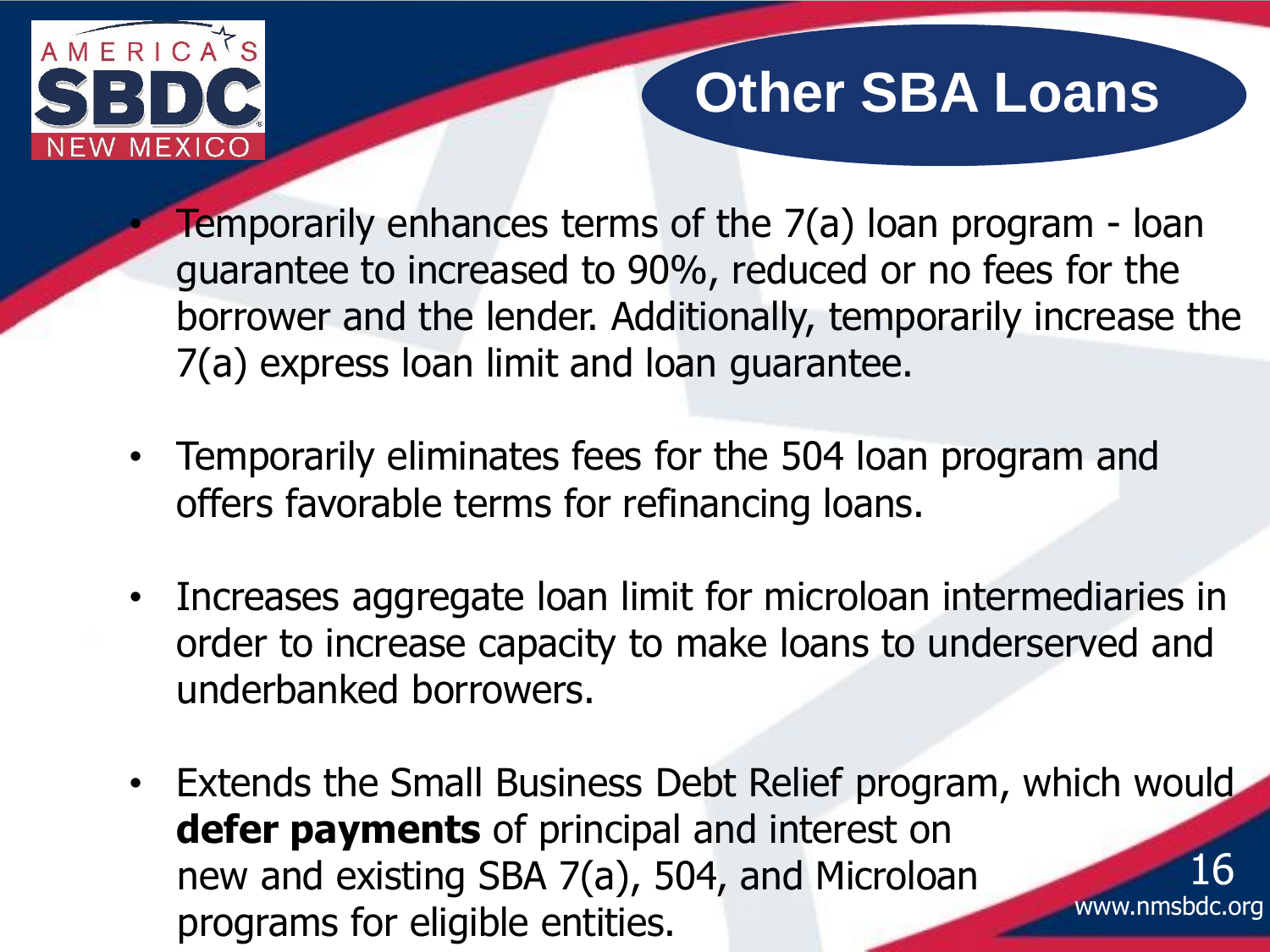

# **SVO Grant**

Shuttered Venue Operations Grant (SOS) Up to \$10 million or 45% of 2019 gross earned income whichever is less based on significant 2020 revenue losses.

- Eligibility: Live venue operator or promoter, theatrical producer, or live performing arts organization operator, a museum operator, a motion picture theatre operator, or a talent representative who has experienced at least 25% reduction in gross earned income. (specifics on each)
- If you receive this grant you may not apply for a **new** PPP loan (so organizations must chose which is best for them)
- SBA presentation today at 1 pm (already full)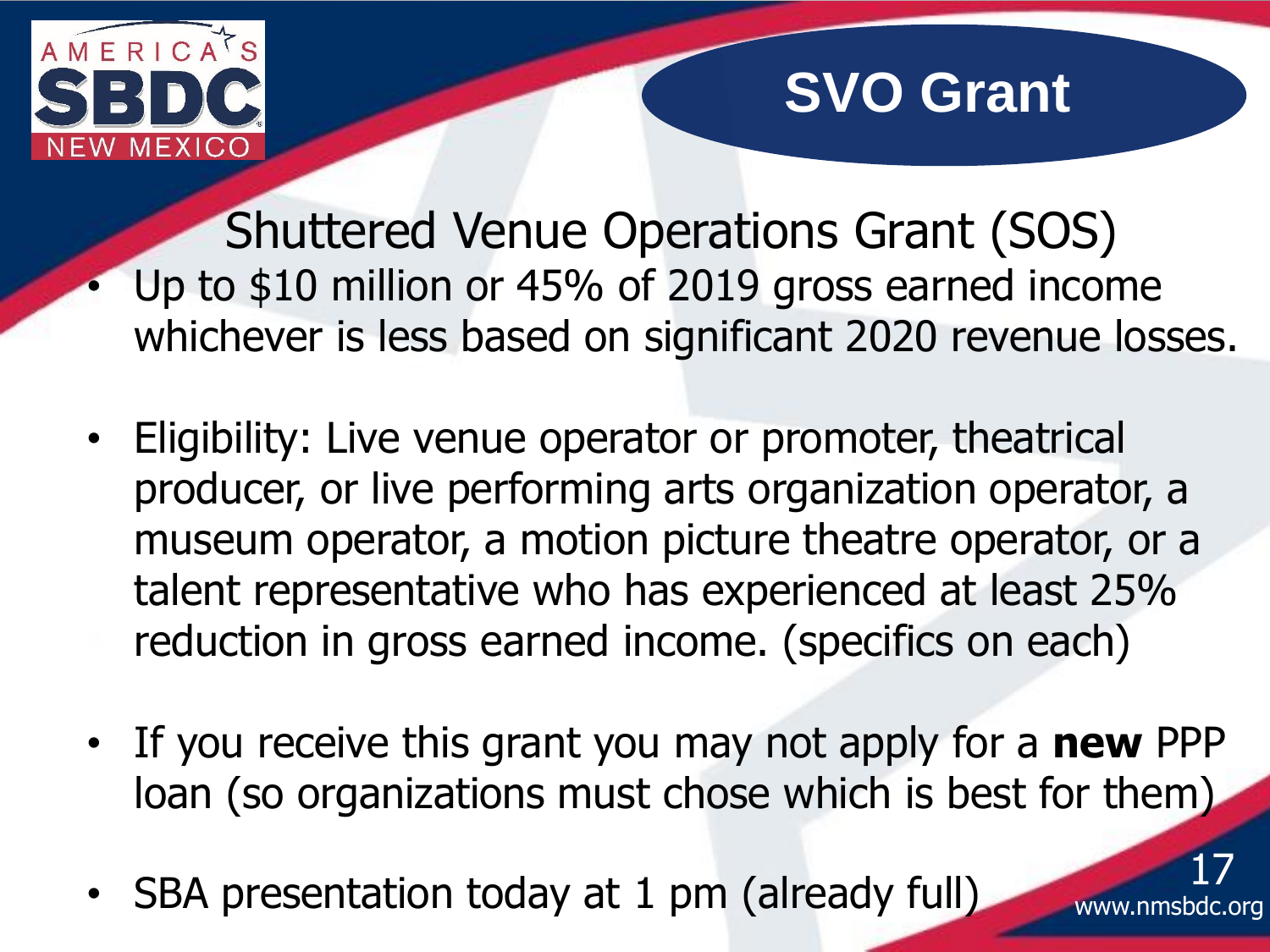

# **Training Opportunities**

www.nmsbdc.org

**January 15 10:00 am - 11:00 am: PPP Loans and the Employee Retention Tax Credit Presented by Larry Donahue** Webinar on new and or upcoming guidelines and rules surrounding PPP and ERTC. Larry Donahue will lead the presentation.

#### **January 20 2:00 pm – 3:00: PPP Loans and the Employee Retention Tax Credit Presented by Neil Bradley**

Webinar on new and or upcoming guidelines and rules surrounding PPP and ERTC. Neil Bradley will lead the presentation with a panel available to enhance the discussion.

#### **January 29 10:00 am – 11:00 am: PPP Loans and the Employee Retention Tax Credit Presented by Larry Donahue**

Webinar on new and or upcoming guidelines and rules surrounding PPP and ERTC. Larry Donahue will lead the presentation. 18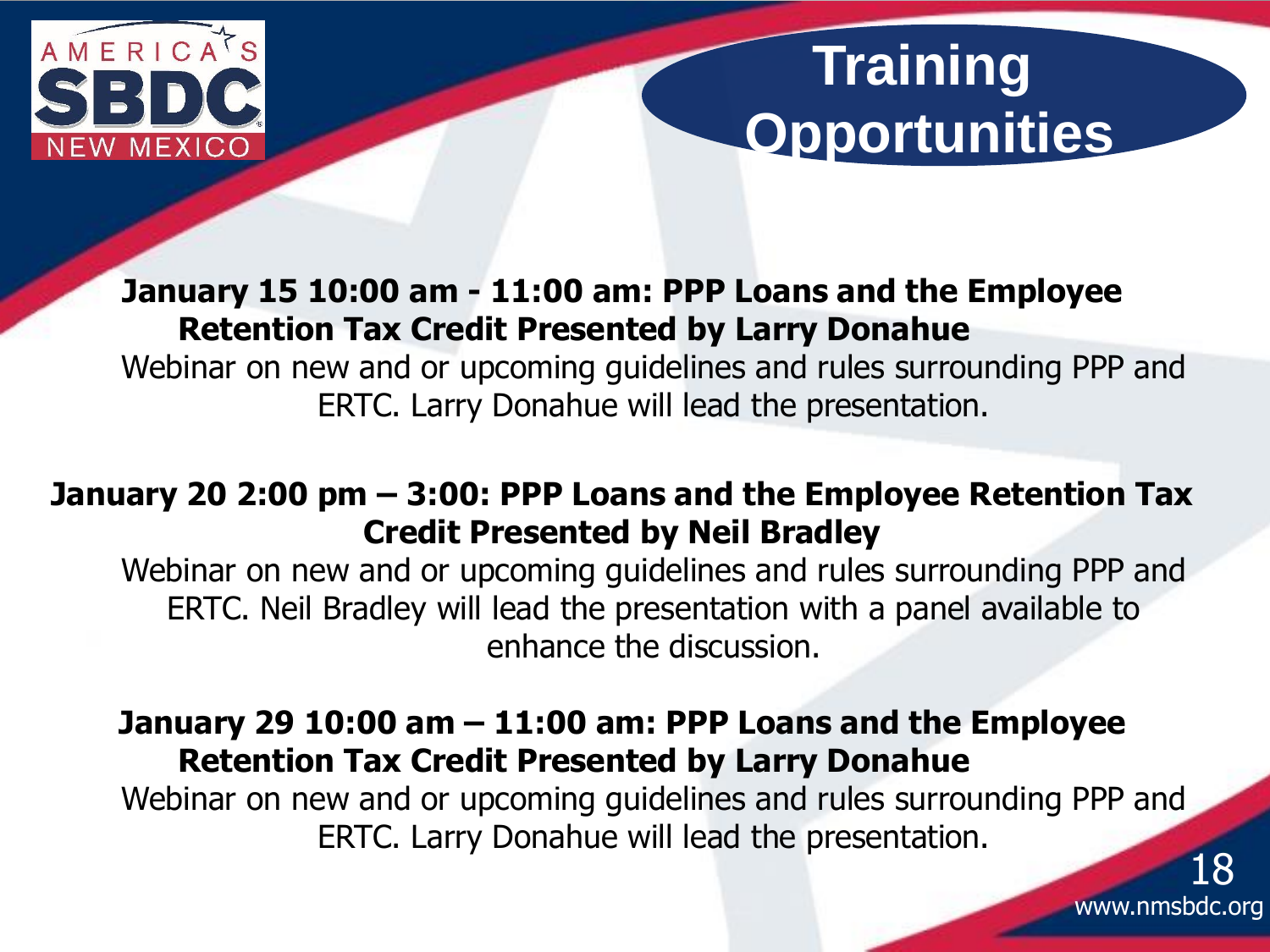

#### **Training Opportunities (Cont'd)**

**January 19 2:00 pm – 3:30 pm: Cybersecurity 6 Part Series, Part 1** Every Tuesday and Thursday until February 4, 2021. **January 21 2:00 pm – 3:30 pm: Cybersecurity 6 Part Series, Part 2** Every Tuesday and Thursday until February 4, 2021. **January 26 2:00 pm – 3:30 pm: Cybersecurity 6 Part Series, Part 3** Every Tuesday and Thursday until February 4, 2021. **January 28 2:00 pm – 3:30 pm: Cybersecurity 6 Part Series, Part 4** Every Tuesday and Thursday until February 4, 2021.

#### **January 20 9:30 am – 11 am: E-Commerce and Alternative Selling Methods**

Begins January 20 and is then held every 3rd Wednesday of the month until end of September

**January 22 11:30-1:00 pm) Basic Steps to Starting a Business in NM** Every other Wednesday of the month at 9:30 am  $-11:00$  am starting January 22<sup>nd</sup> until end of September. 19

www.nmsbdc.org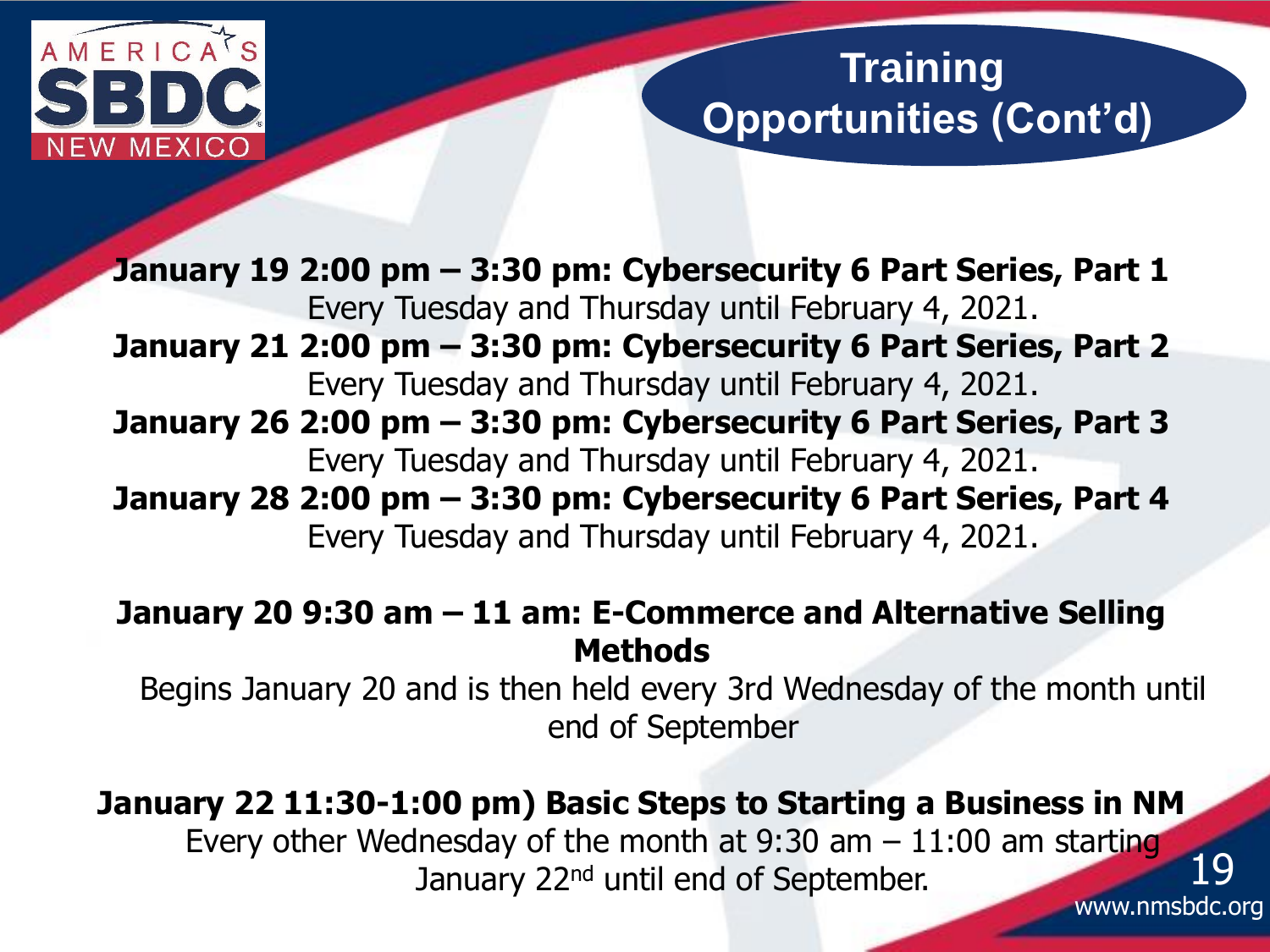

# **NMSBDC Website**

www.nmsbdc.org

20

To Register for Training, request No Cost Business Counseling and/or Loan Application Assistance go to the SBDC website at [http://www.nmsbdc.org](http://www.nmsbdc.org/) 

Visit the Website for Links to Numerous Other Resources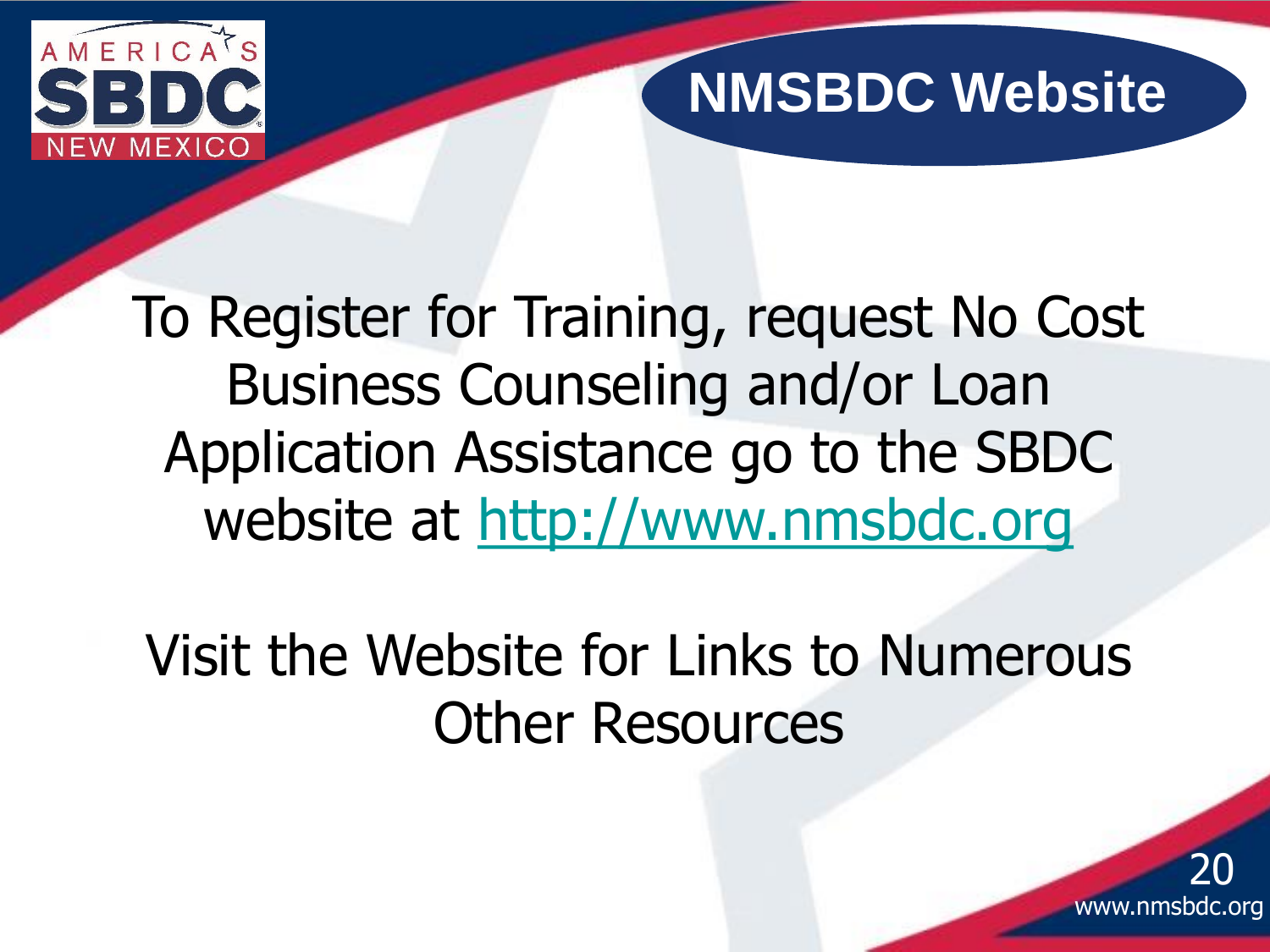

# **What to Do First**

Create a Strategy based upon available options:

- If PPP then start talking to Lender(s)
- If EIDL, EIDL Targeted Advance Grant, Debt Relief for Existing SBA Loans and/or SVO then go to SBA
- If ERTC or other tax related issues then go to an accountant, attorney, etc.
- The NMSBDC Network is always is ready to assist!

www.nmsbdc.org 21